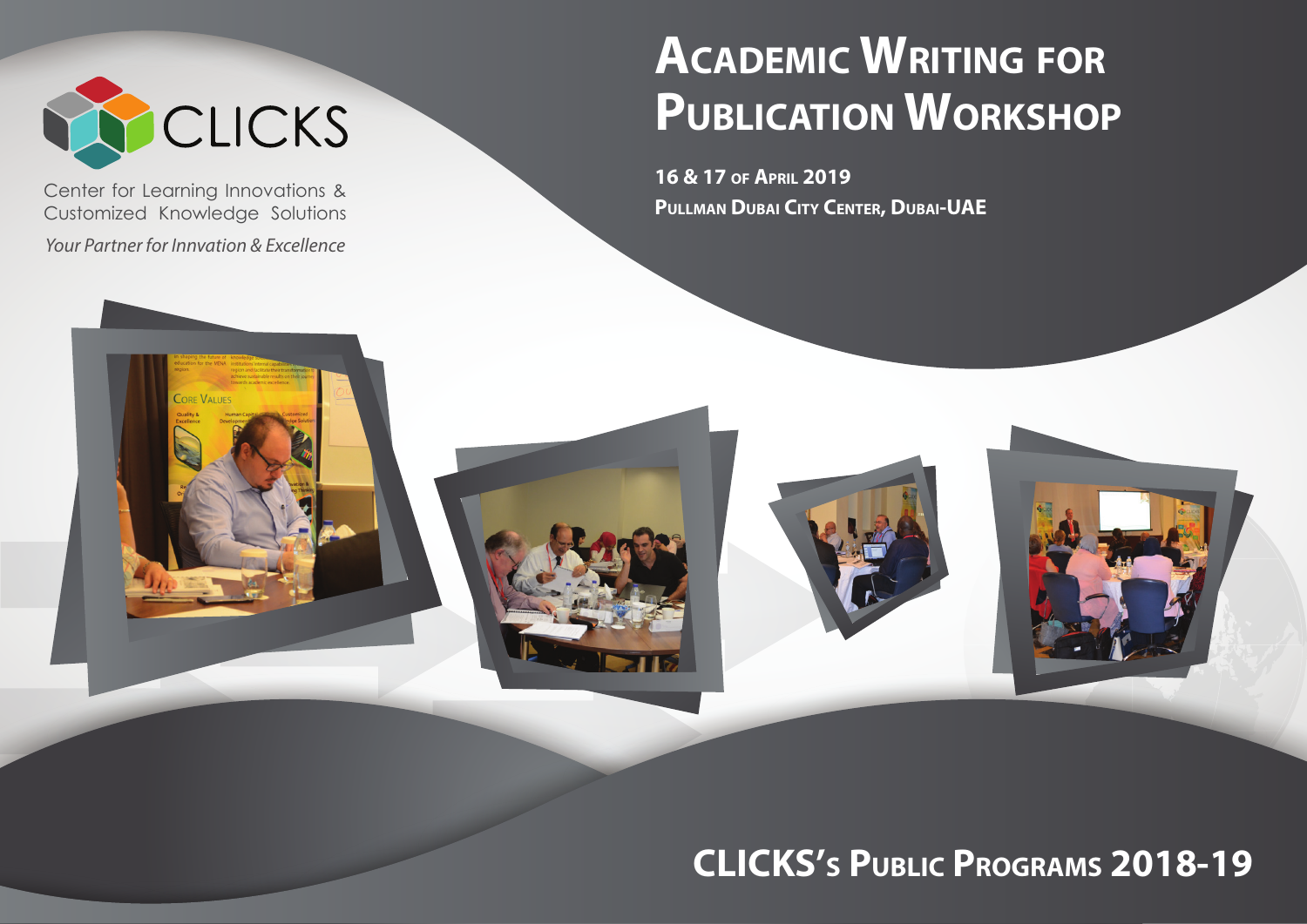

#### **Program Overview**

Undertaking research and having it published is no longer seen as an optional part of the academic life. There is now an expectation that all academics should publish. Indeed, in many higher education institutions there is a requirement that academics should have at least one publication annually and that it should be in a respected peer-reviewed journal. There are also other individual benefits of publishing such as intellectual growth and career development. In this program the important tools needed for success on the academic publication journey will be explored. This includes: abstract construction, the need to identify a viable research question that makes a contribution to knowledge, the role and structure of the literature review, article construction and argumentation. The processes that are involved in publication from submission of the article to a journal through dealing positively with peer review comments to final acceptance will be investigated and strategies to deal with these will be provided. The main pitfalls facing authors will be discussed and techniques to help avoid these will be discussed.

#### **Program Learning Outcomes**

#### **By the end of this program participants will be able to:**

- Identify a viable research question and understand the need to make a contribution to knowledge
- Construct a well-written abstract
- Understand the structural functions of introductions and conclusions and be able to use these in their writing
- Explain the role and the structures of a literature review
- Plan and develop an appropriate structure for their article
- Identify and apply different referencing styles  $\mathbf{G}$
- Select an appropriate journal in which to publish their article
- Describe the academic publication process from submission to print
- Interpret the outcomes of peer review comments and understand editorial decisions
- Avoid the most common pitfalls in academic writing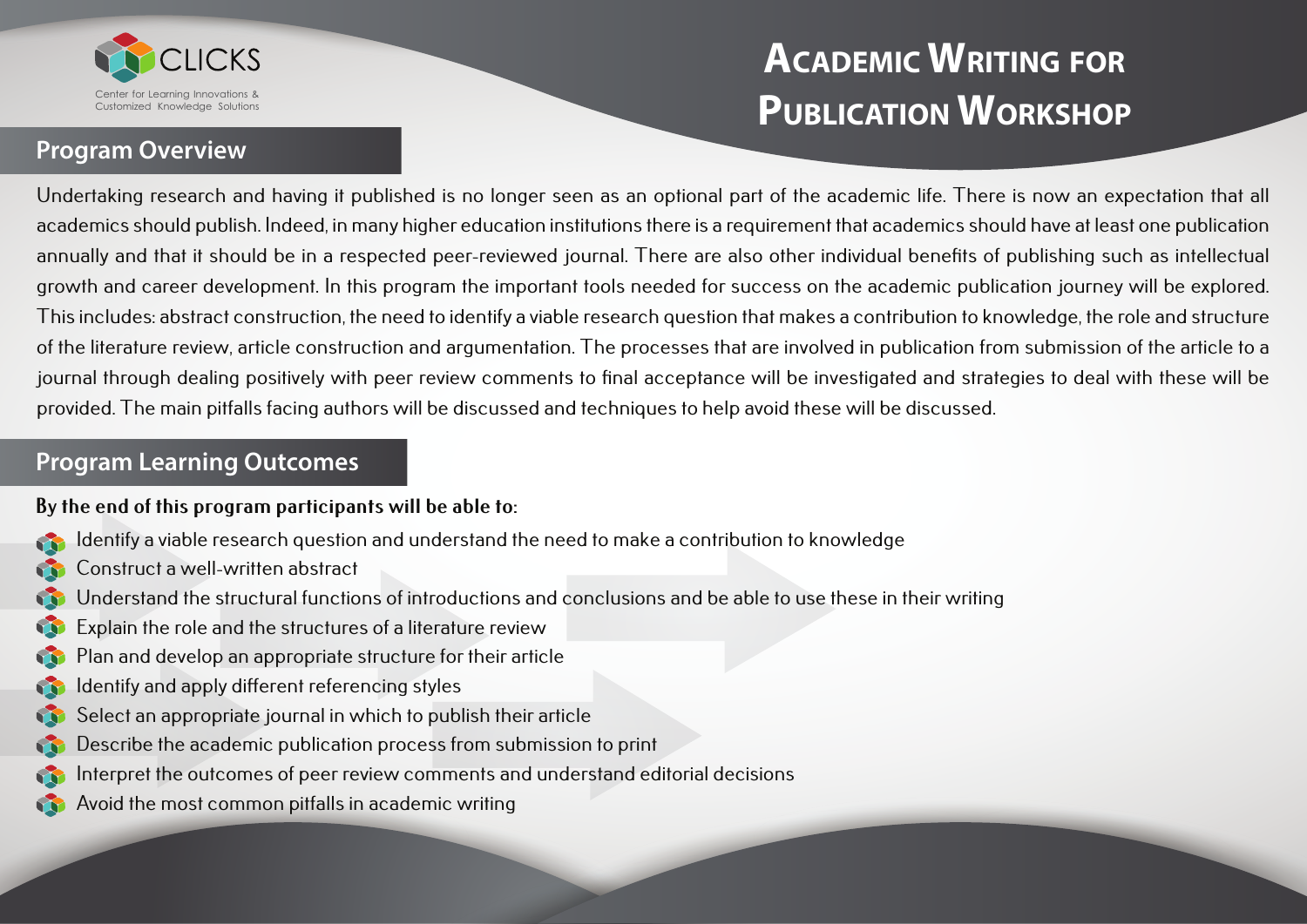

### **Program Structure**

#### **Day 1**

**Session 1: Embarking on the academic writing journey** 

- Why undertake research?
- Why publish?
- Different types of academic articles
- Selecting a journal
- Why identify journal(s) at the beginning of the process
- The use of academic language
- Planning the academic article
- Designing the schedule from writing to submission
- The role of a mentor during the writing process

#### **Session 2: Ensuring a strong academic article**

- The research hypothesis/question-a contribution to knowledge
- Introduction: the significance of setting the scene
- Presentation of the literature review
- Methodology, its components and dealing with limitations
- The need for good argumentation and logical coherence
- Interpretation and discussion on findings
- Conclusions: their role and composition
- The importance of abstracts and how to construct them

#### **Day 2**

**Session 3: The important technical issues**

- Titles: why they are important?
- **Writing styles**
- **Pitfalls and how to avoid them**
- Citations and references
- **Appendices and other supporting materials**
- Keywords and their uses
- The difference between editing and proofreading

#### **Session 4: Submission through to publication**

- The roles of the managing editor and the editor-in-chief
- **Preparing for submission**
- The publication process from submission to print Ŵ
- **ST** Different types of review outcomes and how to respond
- Ŵ Typical reasons for rejection of articles
- Revising your article and resubmitting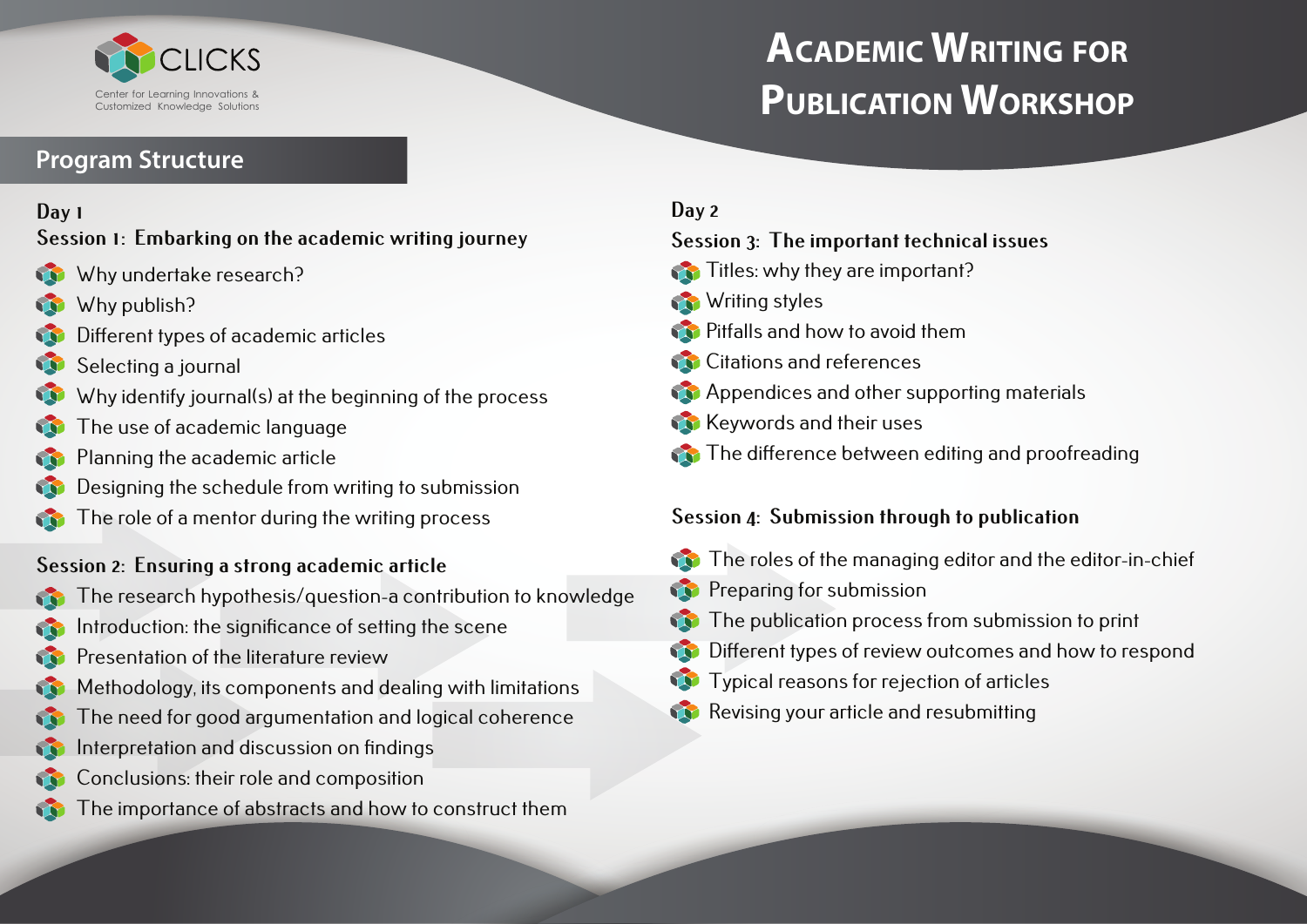

#### **Workshop Leader**



#### **Prof. Christine Mary Boughey, South Africa**

Affairs, Rhodes University, South Africa - Prior to that she acted as the Dean of Teaching & Learning & Director of the Centre for Higher Education Research

- She worked in Academic Development at the University of the Western Cape and the University of Zululand

- She is involved in several national initiatives directed at the assurance of quality and the improvement of teaching and learning in higher education and acts an external reviewer for accreditation agencies Bahrain and Oman.

- Prof. Boughey has been involved in doctoral supervision and is a well established researcher who has been throughout the years involved with publishing papers, book chapters, undertaking book reviews, etc.

- In 2005 she was awarded a fellowship by the South African Association for Research and Development in Higher Education because of her work in Academic Development.

### **Target Audience**

Academics, scholars, professionals wishing to publish in academic - Deputy Vice Chancellor, Academic & Student in graduate studies.

### **Program Delivery Strategy**

This will be an interactive program which will use a combination of PowerPoint presentations, discussions, case studies and writing exercises. Group work and role playing activities will be used to contribute to the achievement of the learning outcomes of the program by placing the participants central to the learning experience. Feedback sessions and debriefings will take place so that group findings are shared. Participants will be exposed to the tools and techniques for writing articles as well as be able to take part in discussions around good practice towards academically robust research outputs. Participants with articles in preparation are invited to use these during the scheduled activities instead of the prepared materials.